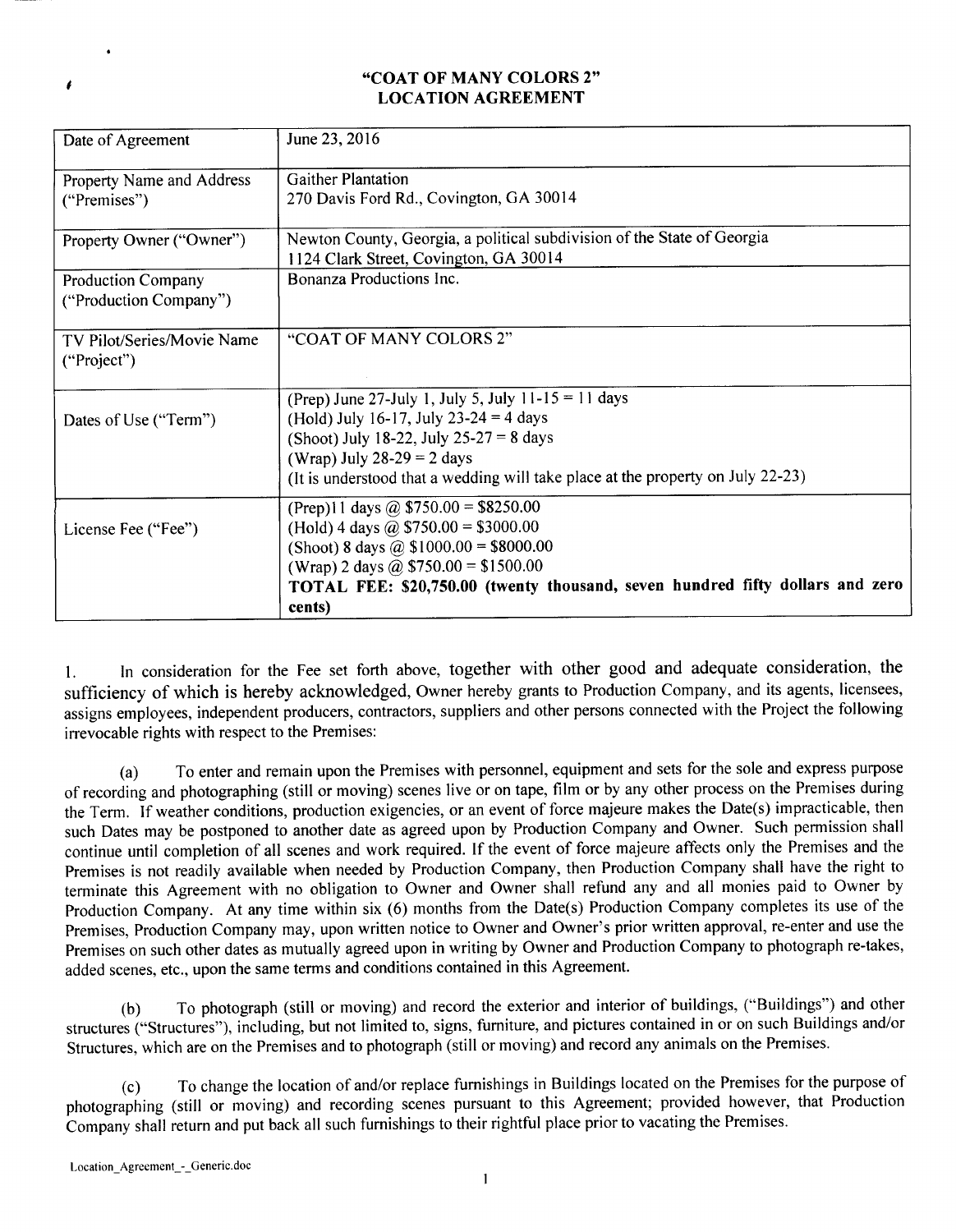<sup>p</sup> d) To use the name of the Premises and/or the name of any Buildings or Structures located on the Premises or to represent each of the foregoing as another real or fictional location, or use <sup>a</sup> fictional name, in connection with Production Company's use of the recordings and photographs (still or moving) made pursuant to this Agreement.

To construct and photograph a set duplicating all or part of the Premises and Buildings or Structures including but not limited to, any signs or any interiors of Buildings and Structures).

f) To use all recordings and photographs ( still or moving) made by Production Company pursuant to this Agreement in the Project or other projects in all media now known or hereafter devised throughout the universe, in perpetuity, including the in- context advertising and promotion of the Project and customary in-context clip licensing and freely assign such rights. Owner acknowledges that (i) Production Company owns any and all rights in and to such recordings and photographs (still or moving), and (ii) neither Owner not any party now or hereafter claiming any inertest in the Premises shall have any right or claim against Production Company arising from or based on any use of exploitation of such photography ( still or moving), as provided in this Agreement, where such use is or claimed to be defamatory, untrue or censurable in nature.

g) To remove any and all of its sets, structures, and other materials and equipment from the Premises upon completion of the term of this Agreement.

(h) To assign this Agreement to any entity(ies) which succeed substantially to all of Production Company's business, provided that Production Company shall remain liable for the Fee.

2. In addition to the permit application fee, a deposit in the amount of half of the full Fee is due in advance of any filming for the reservation of the Premises. The remaining portion of the Fee is payable upon completion of all work contemplated. Production Company is not obligated to actually use the Premises or produce the Project and include material photographed or recorded hereunder in the Project. Owner understands that if Production Company does not use the Premises, Production Company is not obligated to pay Owner the compensation set forth above. In addition, if for any reason Production Company does not require the use of the Premises for all of the Date(s) set forth above, then such compensation shall be prorated based upon the number of prep/strike days and film days actually used. Owner acknowledges that Production Company is relying on the rights granted by Owner and that any breach by Owner of this Agreement will cause Production Company irreparable damage which cannot be fully compensated for by money damages.

3. Owner warrants, represents, and agrees that (a) Owner has the sole right and authority to enter into this Agreement and grant to Production Company all of the rights set forth herein and sign this Agreement; (b) it is not necessary for Production Company to obtain the consent of any other person or entity in order to exercise the rights granted to Production Company herein; and (c) Owner has been informed of the scene being filmed and fully understands such scene and how the Premises is being used and/or depicted.

4. Production Company agrees to remove any and all of its sets, structures, and other materials and equipment from the Premises upon completion of the term of this Agreement.

5. Owner agrees that Owner has not paid any money or other valuable consideration to Production Company for the inclusion of the Premises in the Project, nor has Owner paid any money to anyone or accepted any money from anyone for the inclusion of any plug, reference, or product identification on the Premises.

6. In the event of an uncured breach by Production Company hereunder, Owner shall not have the right to injunctive relief with respect to the exhibition and/or exploitation of the Project or any element thereof.

7. Any dispute for damages between the parties arising under this agreement shall be resolved by binding arbitration in Georgia, pursuant to the JAMS Streamlined Arbitration Rules and Procedures or the Arbitration Rules of ADR Services Inc. The arbitrator shall be <sup>a</sup> retired judge or justice of any Georgia state or federal court with substantial experience in the entertainment industry. The arbitrator shall follow Georgia law in adjudicating the dispute.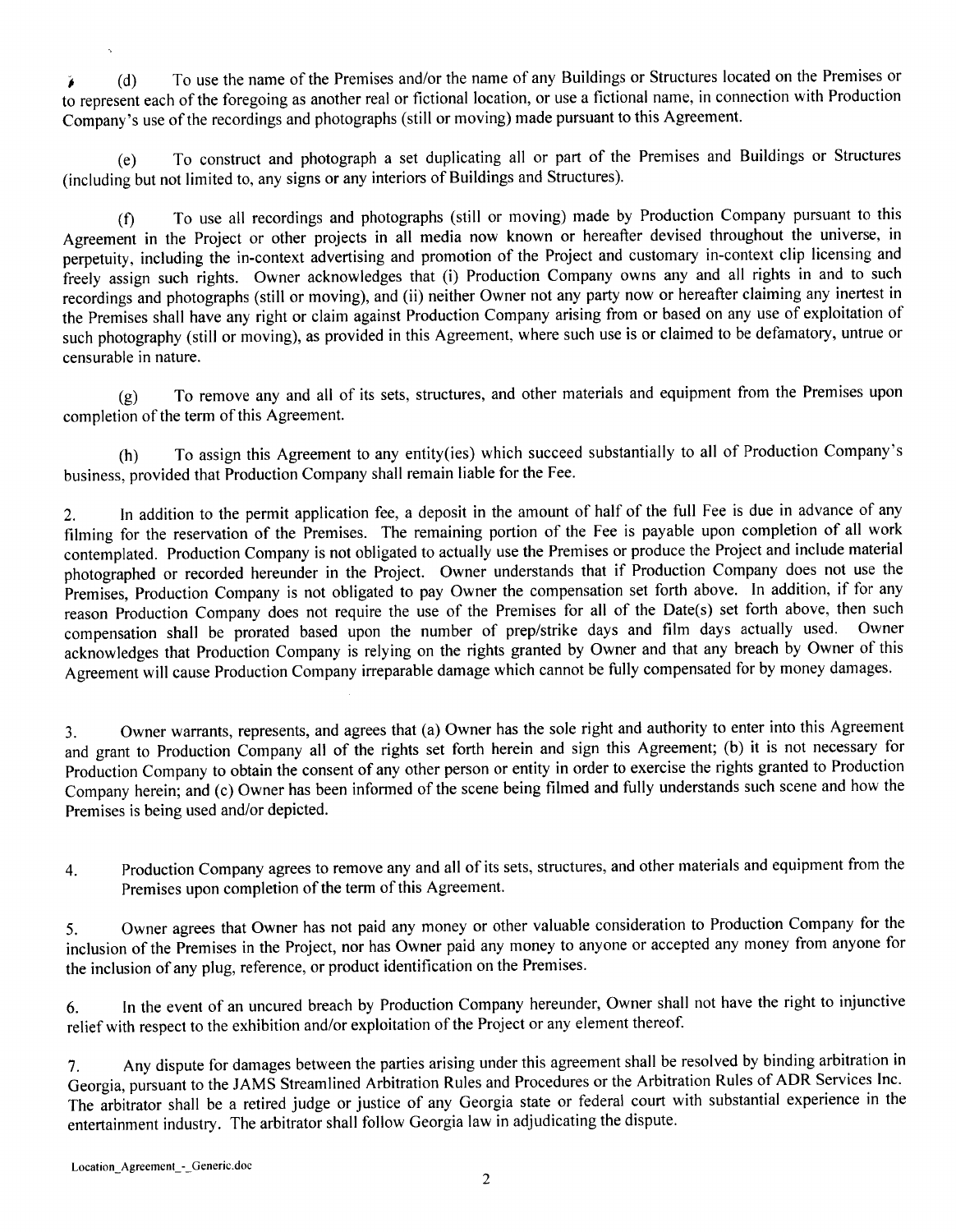This Agreement, together with Newton County Ordinance 0-110315 Governing Motion Picture, Television and Photographic Productions, Production Company's permit application and Indemnification and Hold Harmless Agreement, constitutes the complete understanding of the parties with respect to the subject matter of this agreement and cannot be changed except by an instrument in writing signed by the parties. This Agreement shall be governed by the laws of the State of Georgia applicable to contracts entered into, executed, and wholly performed within the State of Georgia.

## ACCEPTED AND AGREED: ACCEPTED AND AGREED:

 $\hat{\mathcal{A}}$ 

"OWNER"  $\bigcap_{i}$   $\bigcap_{i}$   $\bigcap_{i}$   $\bigcap_{i}$   $\bigcap_{i}$   $\bigcap_{i}$   $\bigcap_{i}$   $\bigcap_{i}$   $\bigcap_{i}$   $\bigcap_{i}$   $\bigcap_{i}$   $\bigcap_{i}$   $\bigcap_{i}$   $\bigcap_{i}$   $\bigcap_{i}$   $\bigcap_{i}$   $\bigcap_{i}$   $\bigcap_{i}$   $\bigcap_{i}$   $\bigcap_{i}$   $\bigcap_{i}$   $\bigcap_{i}$   $\bigcap_{i}$   $\bigcap_{i$ Title: Chairmon SEAL] [SEAL]

 $\mathbf{v}$  $B$  :  $U_{u}$   $V_{u}$   $V_{u}$   $V_{u}$   $V_{u}$   $V_{u}$   $V_{u}$   $V_{u}$   $V_{u}$   $V_{u}$   $V_{u}$   $V_{u}$   $V_{u}$   $V_{u}$   $V_{u}$   $V_{u}$   $V_{u}$   $V_{u}$   $V_{u}$   $V_{u}$   $V_{u}$   $V_{u}$   $V_{u}$   $V_{u}$   $V_{u}$   $V_{u}$   $V_{u}$   $V_{u}$   $V_{u}$   $V_{u}$   $V_{u}$ 

Attest: Packer Smilk By:

B<sub>v</sub> Its: County Clerk

Its: Assistant) Corporate Secretary

Attest: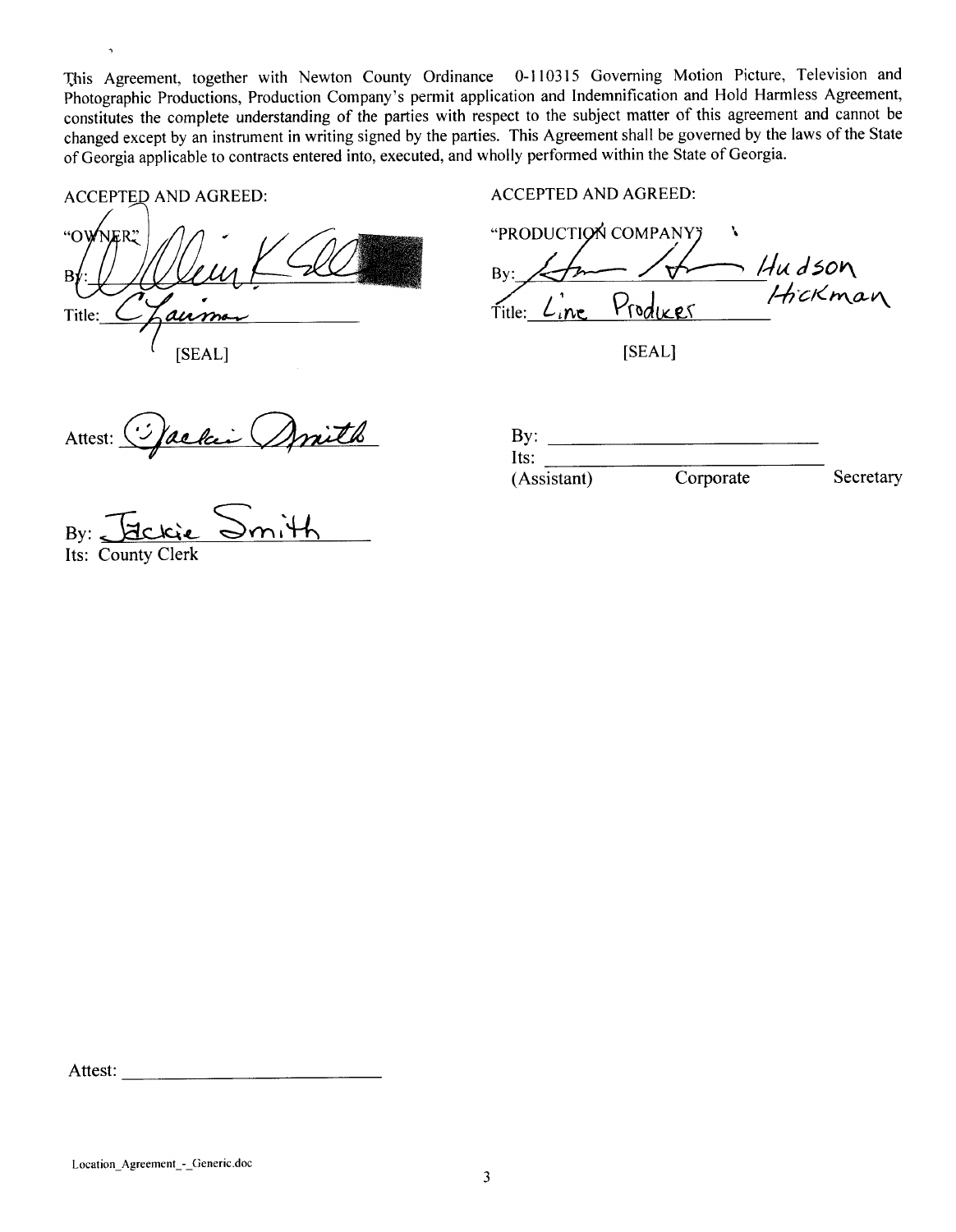## INDEMNIFICATION AND HOLD HARMLESS AGREEMENT

THIS AGREEMENT is effective as of this 23rd day of June 2016, by and between NEWTON COUNTY, GEORGIA, a political subdivision of the State of Georgia, acting by and through its governing authority, the Newton County Board of Commissioners ("County"), and Bonanza Productions Inc. [insert full legal name], a Georgia Corporation [insert State where Consultant entity was formed (e.g., Georgia) and the type of entity (e.g., corporation, limited liability company, partnership, etc.)], (" Applicant"), collectively referred to as the " Parties."

## WITNESSETH THAT:

WHEREAS, the Applicant desires to obtain a film and television production permit from the County; and

WHEREAS, a permit is required for any filming activity taking place within unincorporated Newton County; and

WHEREAS, the County requires that any applicant for <sup>a</sup> film permit sign an indemnification and hold harmless agreement for the benefit of the County; and

WHEREAS, the public interest will be served by this Agreement;

NOW, THEREFORE, for and in consideration of receiving <sup>a</sup> film and television production permit to film within unincorporated Newton County, together with other good and adequate consideration, the sufficiency of which is hereby acknowledged, the Applicant hereby covenants and agrees to take and assume all responsibility for Applicant's activity connected with the Applicant's filming within Newton County, except for that which results from the negligence or willful misconduct of the County, its representatives, officers, directors, employees, contractors, and agents.. The Applicant shall bear all reasonable losses and damages directly resulting to it and/or the County on account of the performance or character of any directly resulting to it and/or the County on account of the performance or character of any production pursuant to the issuance of the film and television production permit to Applicant, except for that which results from the negligence or willful misconduct of the County, its representatives, officers, directors, employees, contractors, and agents. Applicant shall defend, indemnify and hold harmless the County and the County's elected and appointed officials, officers, boards, commissions, employees, representatives, consultants, servants, agents and volunteers (individually an "Indemnified Party" and collectively the "Indemnified Parties") from<br>and against any and all claims, suits, actions, judgments, injuries, damages, losses, reasonable and against any and all claims, suits, actions, judgments, injuries, damages, losses, reasonable costs, expenses and liability of any kind whatsoever, including but not limited to reasonable outside attorney's fees and reasonable costs of defense ("Liabilities"), which arise from or are the result of willful, negligent or tortious conduct arising solely out of the operations by the Applicant, any subcontractor, anyone directly employed by the Applicant or subcontractor or Applicant, any subcontractor, anyone directly employed by the Applicant or subcontractor or anyone for whose acts the Applicant or subcontractor may be habite in connection with the production referenced in the permit, except for that which results from the negligence or willful misconduct of the Indemnified Parties. This indemnity obligation does not include Liabilities caused by or resulting from the sole negligence of an Indemnified Party. Such obligation shall